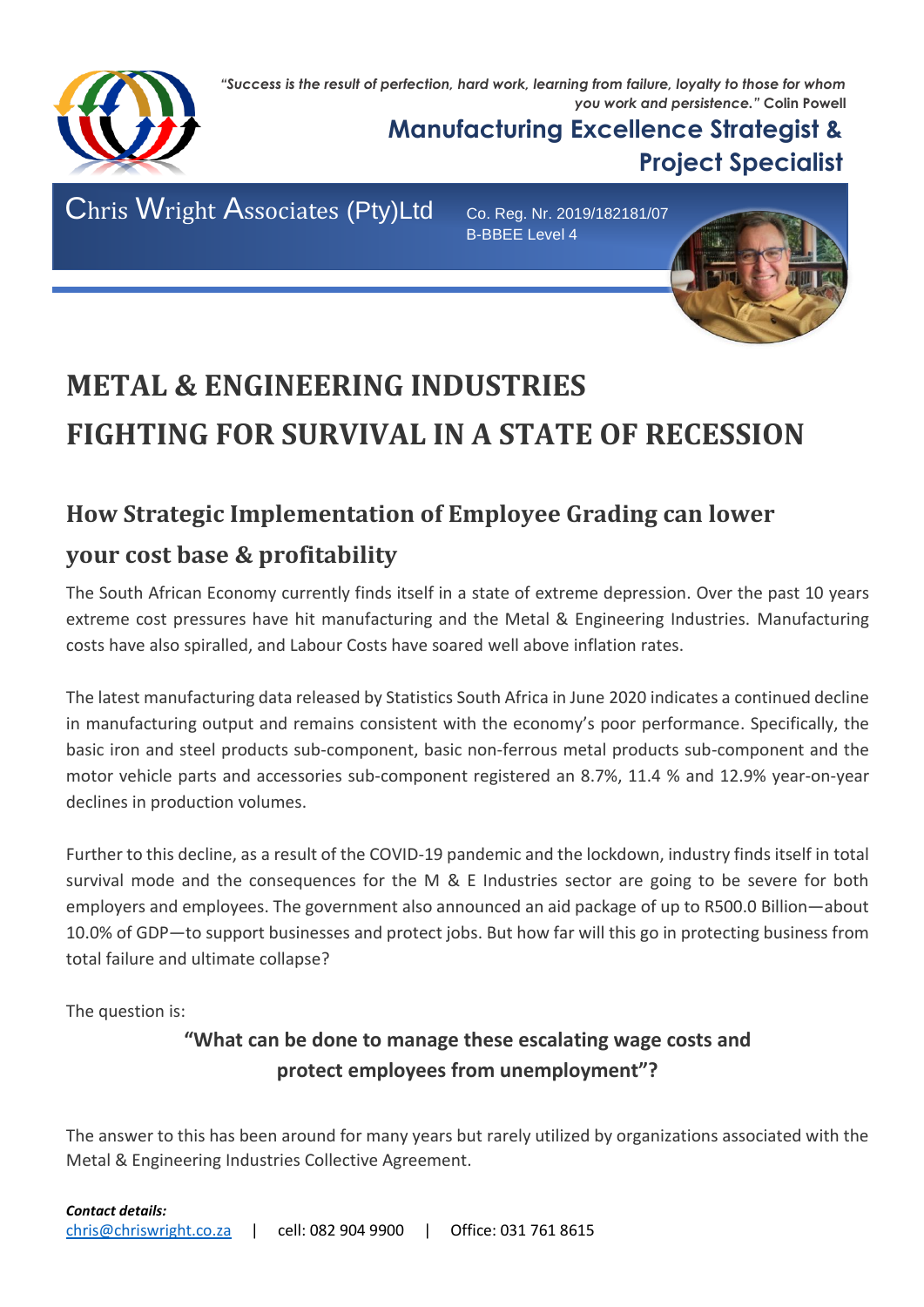

We can assist you in reviewing your Scheduled Employees grading system and introduce you to a grading structure that will ultimately reduce your Manufacturing Labour Costs over the long-term.

What has become evident over this COVID-19 lockdown is that many employees are concerned with losing their jobs and being unemployed and the fear of not earning any income in these extreme times. Now more than ever they are more likely to accept change.

The economy will turn at some point in the near future, hopefully sooner than later, and organizations need to be prepared for the required increase in manufacturing capacity. It is in these extreme times where strategies and efficiencies should be implemented, and we need to ready ourselves to reset the base for future growth.

### **Conversion to a 5-Grade System – Dramatically reducing Wage Costs**

One such strategy is to convert your organization to the 5-Grade Wage Structure and in doing so, dramatically reduce your future Labour Costs. We have done research and developed a financial analysis which uses your existing payroll, and are able to provide you with meaningful insight into possible labour savings .

We conduct an assessment on your current payroll using your wage grades and costs and provide you with indicative futuristic labour costs based on a conversion from the 13-Grade to the 5-Grade Structure together with an implementation strategy all based on the MEIBC Main Agreement. Some of the facts pertaining to this are as follows:

- $\lozenge$  5-Grade minimum rates are dramatically lower than the other grade-structure rates, with a savings of just over R5 per hour for a G grade conversion to a 1-Grade;
- $\Diamond$  In addition, in the first year an employee is hired there is a discount of 20% on the minimum rate which can yield a saving of over R12/hours for the first year;
- $\Diamond$  Converting to the 5-Grade for new employees is a management decision with no Union involvement;
- In a recent case study conducted with *264 scheduled employees*, the following facts emerged when converting to the 5-Grade Structure:
	- ✓ Savings for one employee converting from a G-Grade to a 1-Grade was *R10 442 per year*;
	- $\checkmark$  Conversion for all scheduled employees would provide a long-term benefit savings of R6,47M per year;
	- ✓ With the *20% discounted* wage from Year 1 of implementation, there would be an immediate savings of *R787 768 per year;*
	- ✓ *Potential savings over 10 years of R20,8M* assuming a 10% staff turnover with a G-Grade entry level;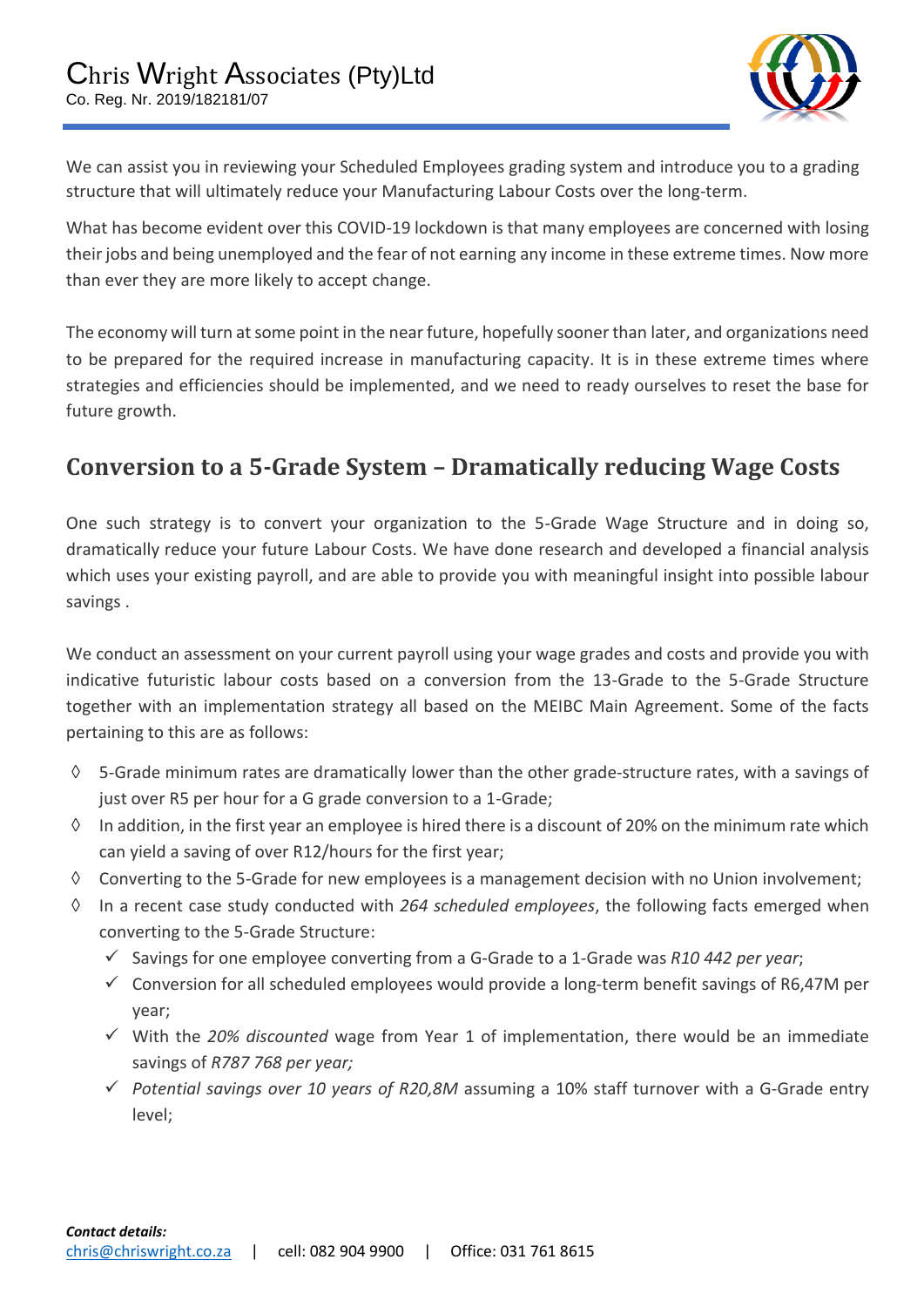

- $\Diamond$  In addition to this 5-Grade conversion study, when just reviewing their 13-Grade payroll, the following became evident:
	- $\checkmark$  112 of the 264 employees were over graded, according to the MA Technical Schedules which, if corrected would result in a savings of R1.49M per year, if remaining on 13-Grade structure;
	- $\checkmark$  On top of this, there were additional wage costs due to various reasons amounting to R1.8M per year;
	- $\checkmark$  Total additional wage costs from the above was R3.28M per year;
	- $\checkmark$  If now converting to the 5-Grade Structure, these grades would need to be corrected to ensure the correct grade is applied to new employees to receive the full benefit.

#### **Conversion to a 5-Grade Structure**

We conduct an analysis on the conversion from your Current Grading Structure to the 5-Grade Structure which comprises the following:

- A one-to-one conversion comparison from your current Grade-Structure, 13-Grade structure (or other) based on your MEIBC Manufacturing Certificate classification (if you are not sure we can apply for this certificate). This will provide you with the costs of your current payroll compared to an equivalent 5-Grade Structure payroll;
- $\Diamond$  A financial forecast of your savings over a 10-year period when converting to the 5-Grade structure using your current number of heads and assuming a 10% employee turnover rate (or any rate that you deem appropriate);
- $\Diamond$  A Report which contains the above information, including the following:
	- $\checkmark$  Report of your payroll with the equivalent 5-Grades ranging from 1 to 5;
	- $\checkmark$  Process of conversion:
	- $\checkmark$  Risks of conversion;
	- $\checkmark$  Relevant documents highlighting the important aspects;
- $\Diamond$  Confidentiality on information guaranteed;
- $\Diamond$  Industrial Relations services can be offered to assist you with the conversion process (at an additional fee).

#### **Costs for Study**

| <b>No of Payroll employees</b> | Cost                |
|--------------------------------|---------------------|
| Below 50                       | R7 500              |
| $51 - 180$                     | R8 900              |
| 181 - 300                      | R9 800              |
| Above 301                      | R <sub>12</sub> 300 |